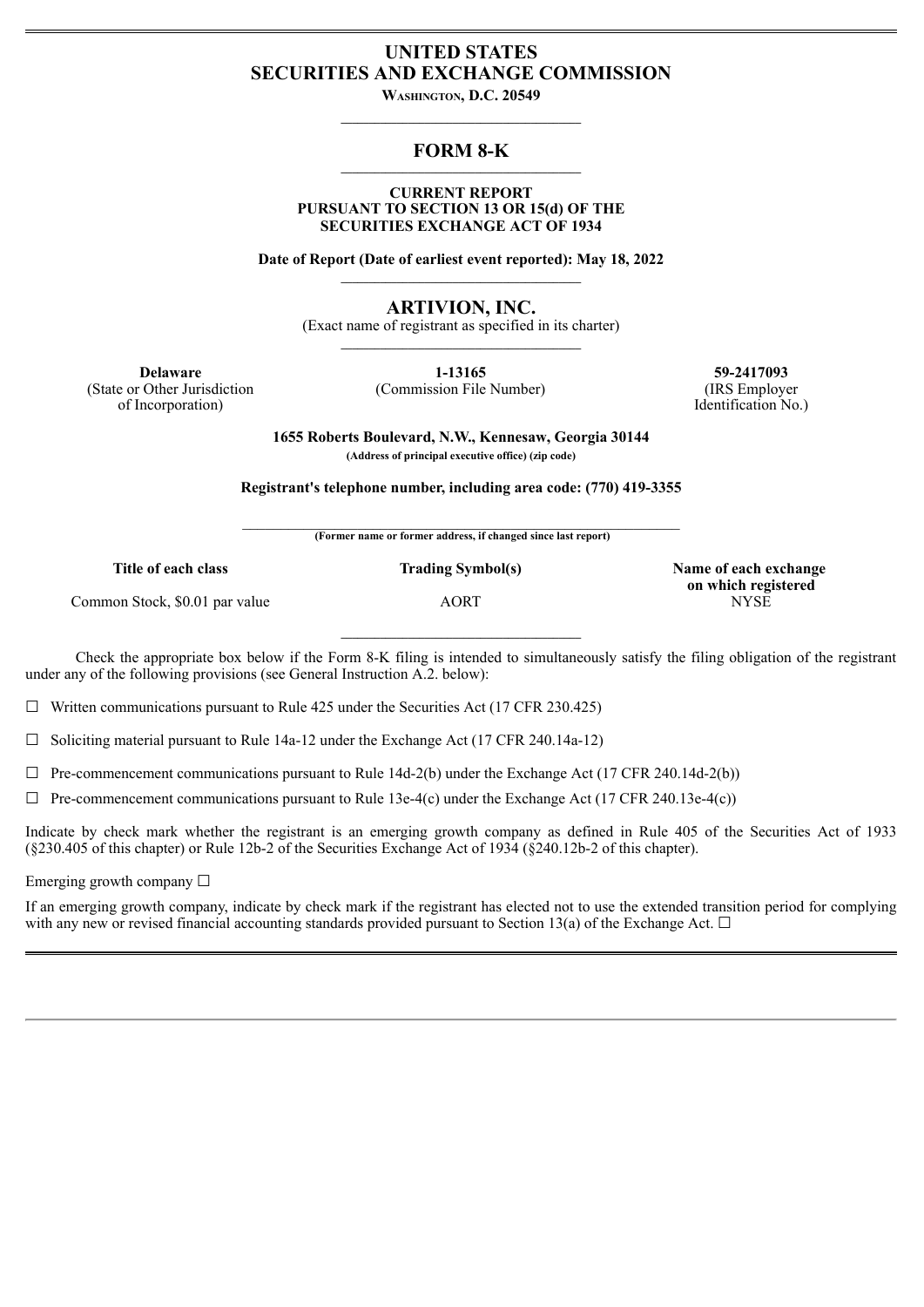### **Item 5.07 Submission of Matters to a Vote of Security Holders**

At Artivion, Inc.'s (the "Company" or "Artivion") 2022 Annual Meeting of Stockholders held on May 18, 2022 (the "Annual Meeting"), Artivion's stockholders elected each individual that was nominated for election as director of the Company to serve until the next annual meeting or until their successors are elected and qualified. The stockholders also (i) approved, by non-binding vote, the compensation paid to Artivion's named executive officers, including the Compensation Discussion and Analysis, compensation tables, and narrative discussion, (ii) ratified the selection of Ernst & Young LLP as the independent registered public accounting firm for the Company for the year ending December 31, 2022, and (iii) approved the Artivion Amended and Restated Employee Stock Purchase Plan (the "A&R ESPP"). The A&R ESPP is filed as Exhibit 10.1 hereto and incorporated herein by reference.

The final results of the voting on each matter of business at the Annual Meeting are as follows:

#### **(i) Election of Directors**

| <b>Name</b>        | <b>Votes For</b> | <b>Votes Withheld</b> | <b>Broker Non-Votes</b> |
|--------------------|------------------|-----------------------|-------------------------|
| Thomas F. Ackerman | 28,494,874       | 859,971               | 4.469.944               |
| Daniel J. Bevevino | 28,450,297       | 904,548               | 4,469,944               |
| Marna P. Borgstrom | 29, 251, 712     | 103,133               | 4,469,944               |
| James W. Bullock   | 28,351,080       | 1,003,765             | 4,469,944               |
| Jeffrey H. Burbank | 26,570,787       | 2,784,058             | 4,469,944               |
| J. Patrick Mackin  | 28,885,536       | 469,309               | 4,469,944               |
| Jon W. Salveson    | 28, 285, 905     | 1,068,940             | 4,469,944               |
| Anthony B. Semedo  | 29, 252, 188     | 102,657               | 4,469,944               |

(ii) Approval, by non-binding vote of the compensation paid to Artivion's named executive officers, including the Compensation **Discussion and Analysis, compensation tables, and narrative discussion**

| Votes For  | <b>Votes Against</b> | <b>Votes Abstain</b> | <b>Broker Non-Votes</b> |
|------------|----------------------|----------------------|-------------------------|
| 28,062,876 | ,133,526             | 58.443               | 4,469,944               |

(iii) Ratification of the selection of Ernst & Young LLP as the independent registered public accounting firm for the Company for **the year ending December 31, 2022**

| Votes For  | <b>Votes Against</b> | <b>Votes Abstain</b> |
|------------|----------------------|----------------------|
| 33,489,060 | 333,088              | 2,641                |

# **(iv) Approval of the Artivion Amended and Restated Employee Stock Purchase Plan**

| <b>Votes For</b> | <b>Votes Against</b> | Votes Abstain | <b>Broker Non-Votes</b> |
|------------------|----------------------|---------------|-------------------------|
| 29,262,833       | 83.501               |               | 4,469,944               |

# **Item 9.01(d) Exhibits**

(d) Exhibits.

| <b>Exhibit Number</b> | Description                                                                               |
|-----------------------|-------------------------------------------------------------------------------------------|
| 10.1                  | Artivion, Inc. Amended and Restated Employee Stock Purchase Plan                          |
| 104                   | Cover Page Interactive Data File (formatted as Inline XBRL and contained in Exhibit 101). |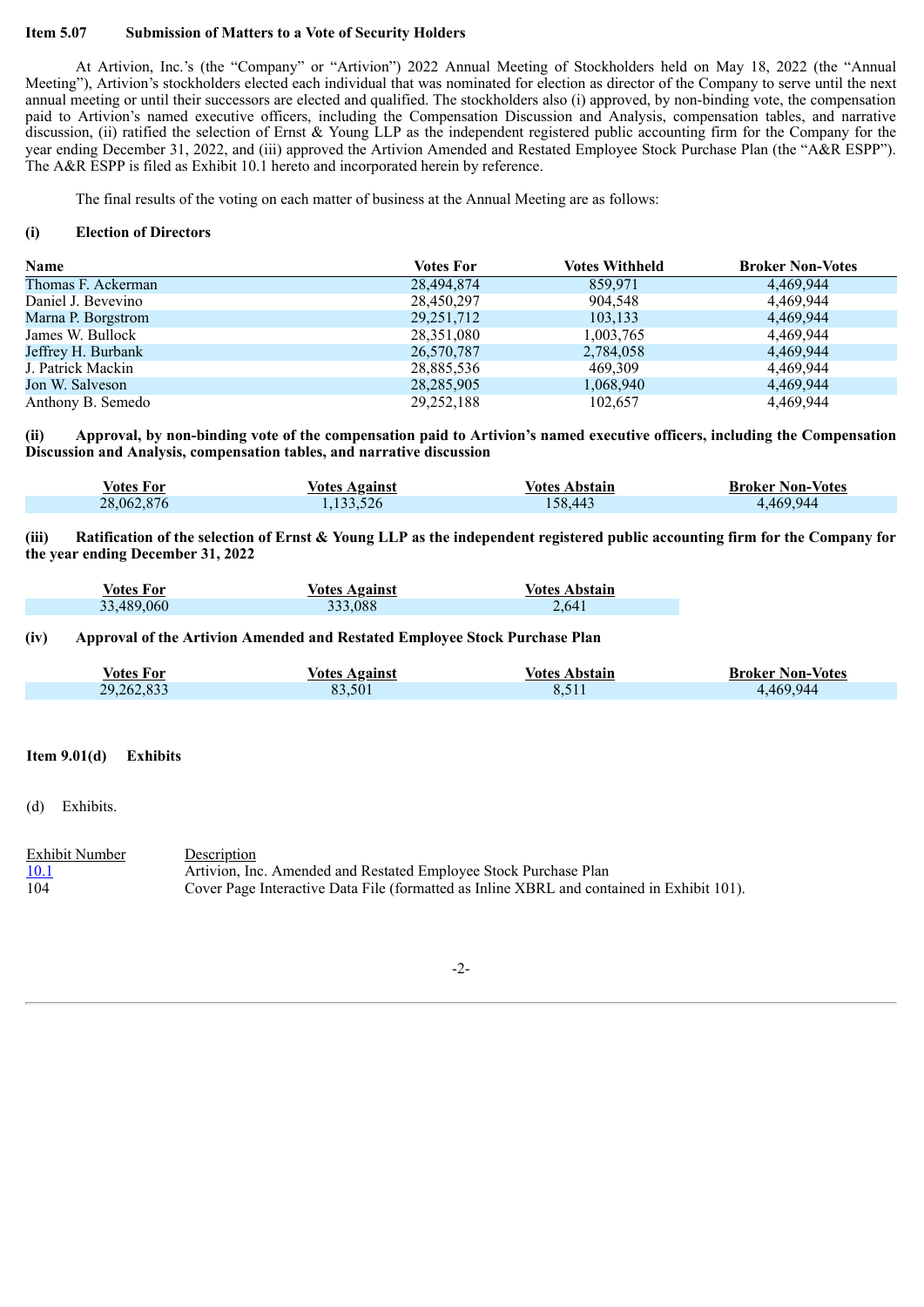# **SIGNATURES**

Pursuant to the requirements of the Securities Exchange Act of 1934, Artivion, Inc. has duly caused this report to be signed on its behalf by the undersigned hereunto duly authorized.

Date: May 20, 2022

# ARTIVION, INC.

By: /s/ D. Ashley Lee Name: D. Ashley Lee Title: Executive Vice President and Chief Financial Officer

-3-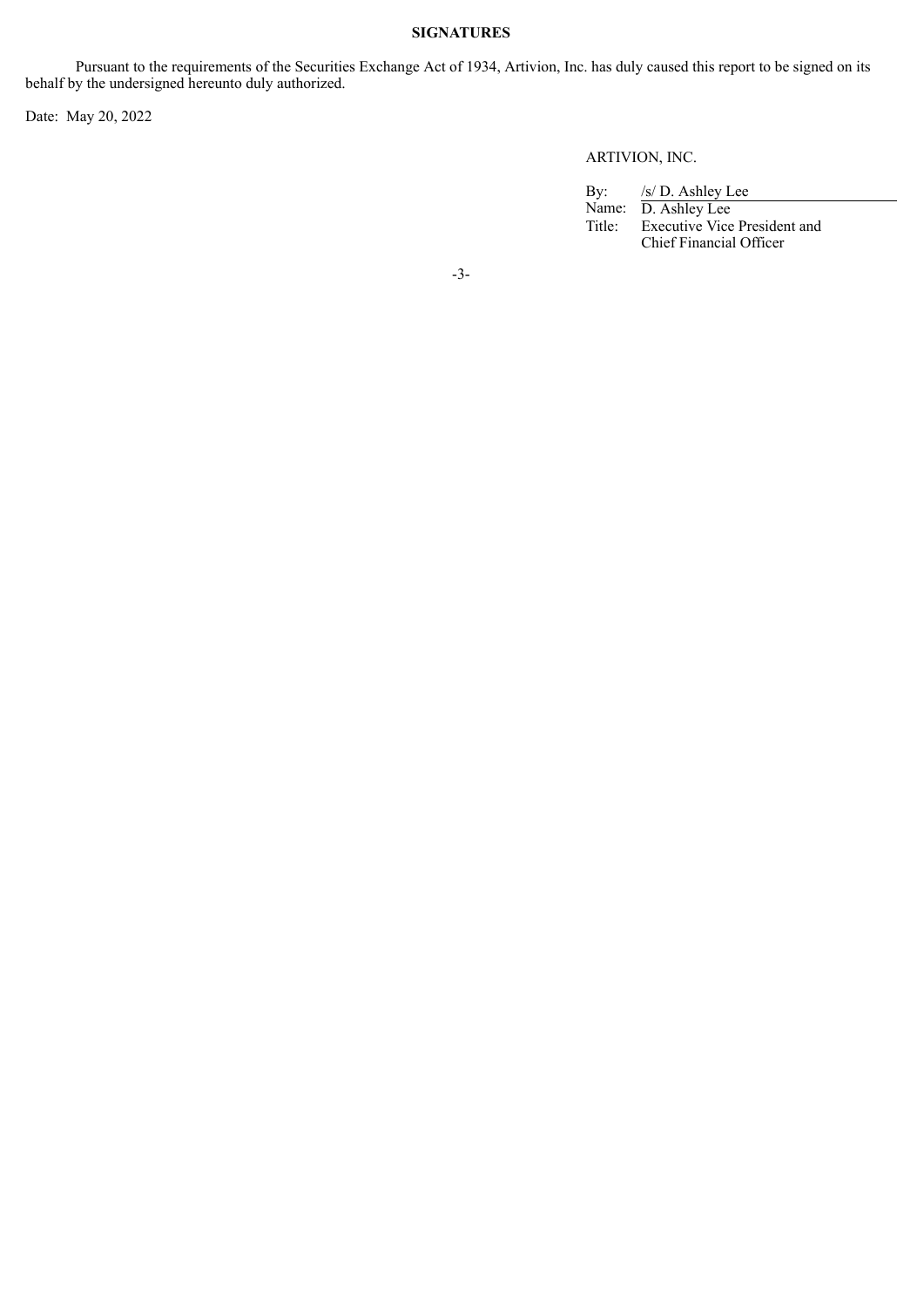#### **ARTIVION, INC. AMENDED AND RESTATED EMPLOYEE STOCK PURCHASE PLAN**

#### **May 19, 2022**

<span id="page-3-0"></span>1. **Purpose. The Artivion, Inc. Amended and Restated Employee Stock Purchase Plan (the "Plan") is intended to encourage employee stock ownership by offering employees of Artivion, Inc. and its subsidiaries Purchase Rights (as such term is defined in Section 2 hereof) to purchase shares of Common Stock. The Plan is intended to be an "employee stock purchase plan" as defined in Section 423 of the Internal Revenue Code of 1986, as amended (the "Code"). The provisions of the Plan shall, accordingly, be construed in a manner consistent with the requirements of Section 423 of the Code.**

# 2. **Certain Definitions.**

**"Base Pay" means regular straight-time and overtime earnings, including commissions, received from the Company, excluding payments for other incentive compensation, bonuses and other special payments.**

**"Board" means the Board of Directors of the Company.**

**"Committee" means the Compensation Committee of the Board.**

**"Common Stock" means the Common Stock, par value \$.01 per share, of the Company.**

**"Company" means Artivion, Inc., a Delaware corporation, and each subsidiary thereof of which it owns the majority of the outstanding voting shares.**

**"Custodian" means E\*TRADE Securities LLC, located at PO Box 484, Jersey City, New Jersey, 07303, whose website is** www.etrade.com**, or such other person as the Committee shall designate from time to time.**

**"Exercise Date" means the last day of a Purchase Period (as such term is defined in Section 4(b) hereof), on which date all Participants' outstanding Purchase Rights will automatically be exercised.**

**"Fair Market Value" means the closing sale price of a share of Common Stock reported** on the NYSE for such date or, if no shares of Common Stock were traded on that date, on the **next preceding day on which there was such a trade.**

**"NYSE" means the New York Stock Exchange.**

**"Participant" means an employee of the Company who has enrolled in the Plan via online enrollment procedures on the Custodian's website (as set forth in Section 5 hereof).**

**"Plan Administrator" means the Executive Vice President and Chief Financial Officer of the Company, or any such other person so designated by the Committee.**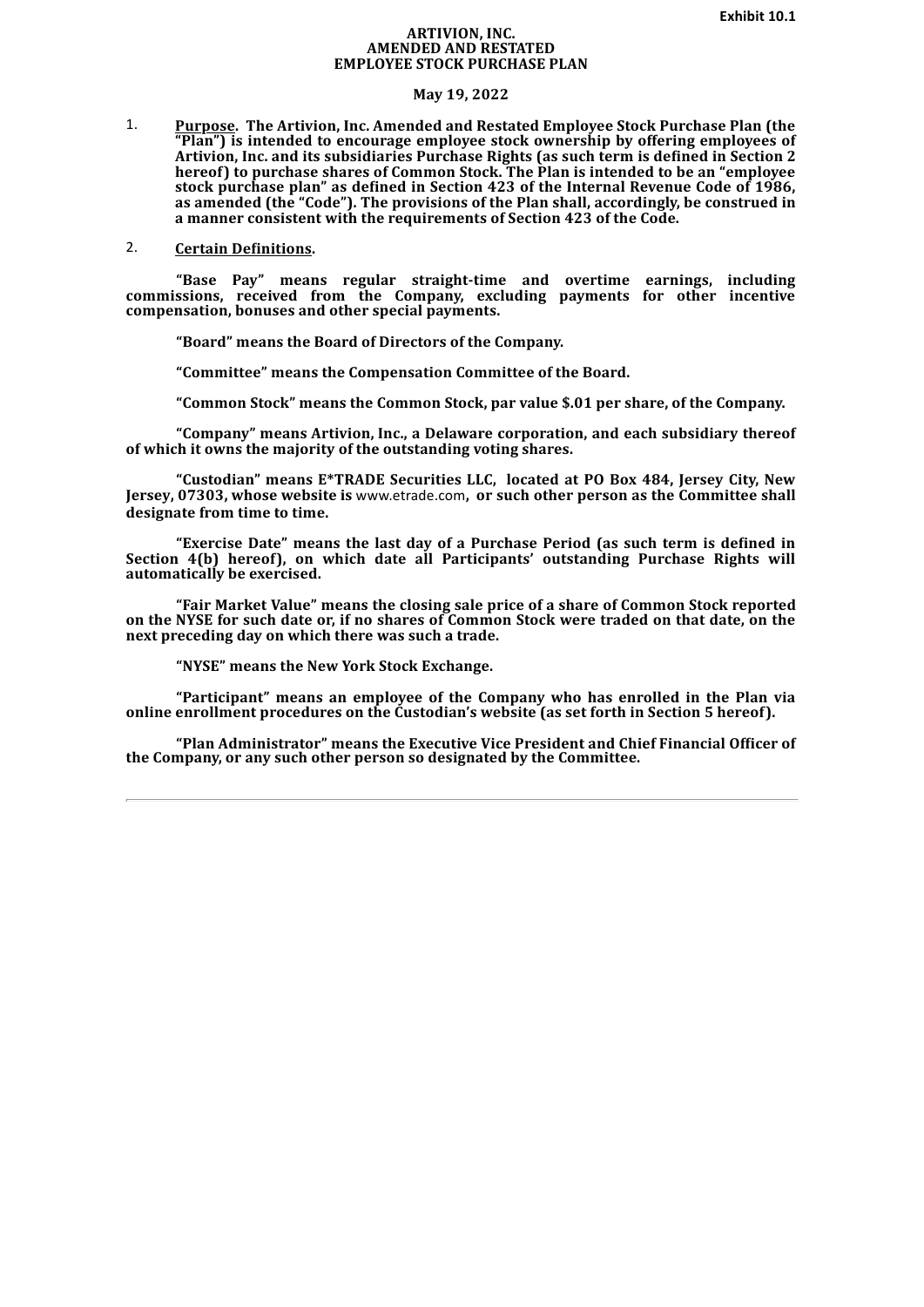**"Purchase Right" means a Participant's option to purchase shares of Common Stock that is deemed to be outstanding during a Purchase Period. A Purchase Right represents an "option" as such term is used under Section 423 of the Code.**

**"Section 16(b) Insider" means those persons subject to the requirements of Section 16(b) of the Securities Exchange Act of 1934, as amended.**

**"Trading Day" refers to a day during which the NYSE is available for trading shares of Common Stock.**

3. **Eligibility.**

(a) **Participation in the Plan is voluntary. All employees of the Company, including officers and directors, who have been employed by the Company for more than six months and whose customary employment is at least 20 hours per week and 5 months per year are eligible to participate in the Plan.**

(b) **Notwithstanding any provision of the Plan to the contrary, no employee may participate in the Plan:**

(i) **if following a grant of Purchase Rights under the Plan, the employee would own, directly or by attribution pursuant to Section 424(d) of the Code, stock, Purchase Rights or other stock options to purchase stock representing 5% or more of the total combined voting power or value of all classes of the Company's stock; or**

(ii) **to the extent a grant of Purchase Rights under the Plan would permit an employee's rights to purchase stock under all of the Company's Code Section 423 employee stock purchase plans to accrue at a rate exceeding \$25,000.00, based on the Fair Market Value of the stock at the time of grant, for each calendar year in which such Purchase Right is outstanding.**

### 4. **Securities Subject to the Plan and Purchase Periods.**

(a) **The Plan covers an aggregate of 2,900,000 shares of Common Stock (subject to adjustment as provided in Section 15 hereof), which may consist of authorized but unissued shares, reacquired shares or shares bought on the open market. If any granted Purchase Right expires or terminates for any reason without being exercised in full, the unpurchased shares of Common Stock shall again become available for purposes of the Plan, unless the Plan is otherwise terminated.**

(b) **There will be two purchase periods (each, a "Purchase Period") each calendar year. In each year the Plan is in effect, the first Purchase Period will begin on January 1 and end on June 30 and the second Purchase Period will begin on July 1 and end on December 31.**

5. **Participation. Eligible employees become Participants in the Plan by authorizing payroll deductions for that purpose by enrolling online via the Custodian's website and filing required forms with the Plan Administrator, or his or her designee, no later than fifteen (15) days prior to the start date of a Purchase Period.**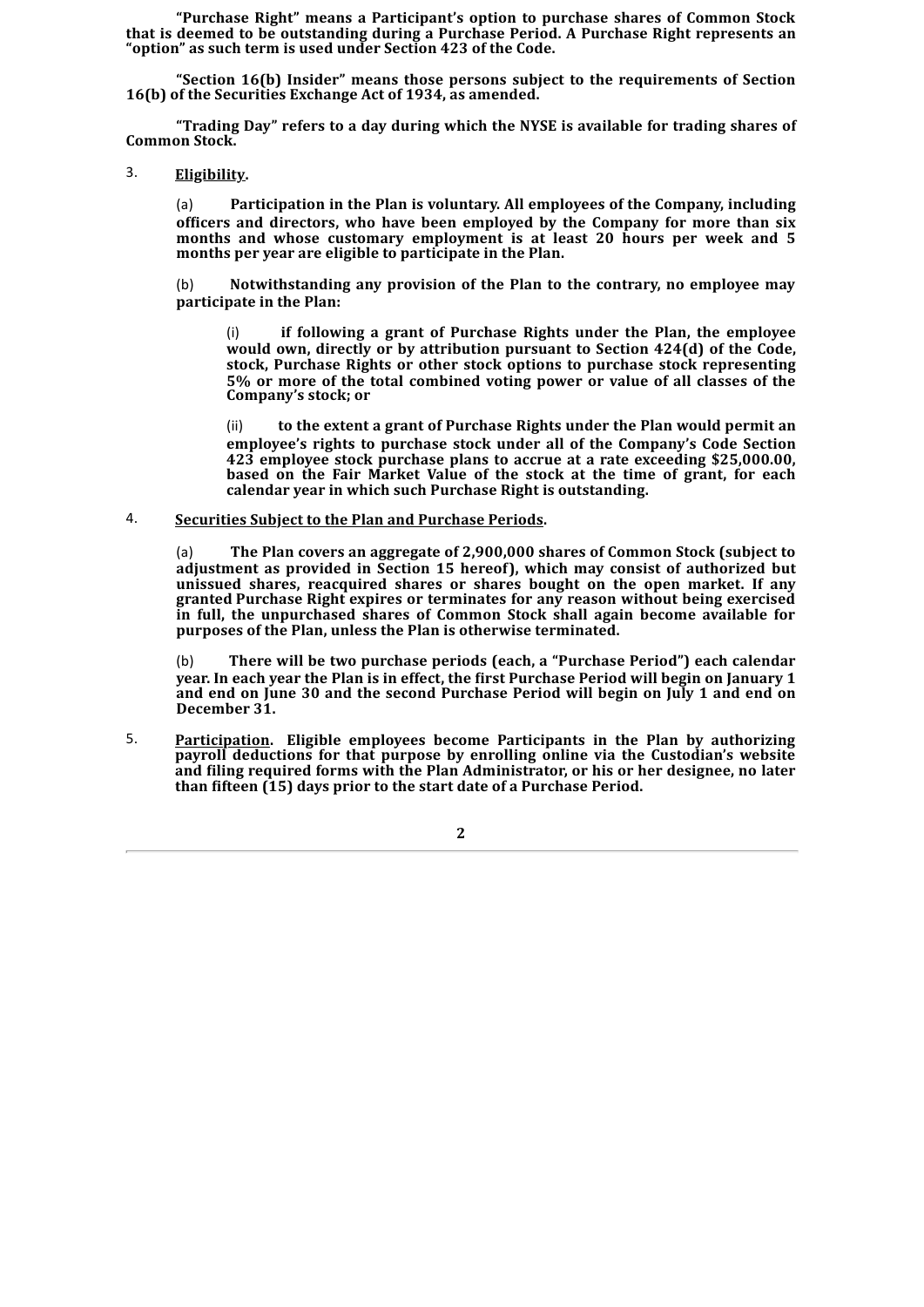#### 6. **Payroll Deductions.**

(a) **In order to purchase Common Stock, an employee must indicate at the Custodian's website the contribution percentage he or she wishes to authorize the Company to deduct at regular payroll intervals, in integral percentage amounts ranging from 1% to 25% of such Participant's Base Pay for the applicable Purchase Period, with a minimum deduction of \$10.00 per payroll interval, during each Purchase Period. The online enrollment will include authorization for the Company to make payroll deductions from the Participant's Base Pay.**

(b) **In order to comply with federal tax laws, a Participant may not be granted Purchase Rights under the Plan and any other Code Section 423 employee stock purchase plan of the Company with respect to more than \$25,000.00 worth of Common Stock for any calendar year in which such Purchase Rights to purchase Common Stock are outstanding pursuant to the terms of such plans. The \$25,000.00 limit is determined according to the Fair Market Value of the Common Stock on the first day (grant date) of the Purchase Period. Participants will be notified if these limitations become applicable to them.**

(c) **The amounts deducted shall be credited to the Participant's account under the Plan, but no actual separate account will be established by the Company to hold such amounts. There shall be no interest paid on the balance outstanding in a Participant's account. The deducted amounts may be commingled with the general assets of the Company and may be used for its general corporate purposes.**

(d) **Payroll deductions begin on the first payday of each Purchase Period, and end on the last payday of each Purchase Period. Eligible employees may participate in the Plan and purchase shares only by means of payroll deductions, except as set forth in the following sentence. A Participant may not make any separate cash payment into his or her account, except that employees on an approved leave of absence may continue participating in the Plan, at the sole discretion of the Plan Administrator, by making cash payments to the Company on a normal payday equal to the amount of the normal payroll deduction had a leave of absence not occurred. The right of a Participant on an approved leave of absence to continue participating in the Plan shall terminate if such leave of absence exceeds ninety (90) days, unless and so long as the Participant's right to reemployment by the Company after a longer leave is guaranteed by statute or contract.**

(e) **So long as a Participant remains an employee of the Company, payroll deductions will continue in effect from Purchase Period to Purchase Period, unless the Participant revises his or her contribution percentage or withdraws from the Plan in accordance with the following provisions:**

(i) **A Participant may not modify the contribution percentage for a current Purchase Period. Any modification to a contribution percentage with respect to a particular Purchase Period requires electronic notification via the Custodian's website prior to the close of business on the last business day before the first day of the Purchase Period. Modified contribution percentages are subject to the same requirements and limitations as initial contribution percentages set forth in Section 6(a) above.**

(ii) **A Participant may withdraw from the Plan in accordance with Section 9 hereof.**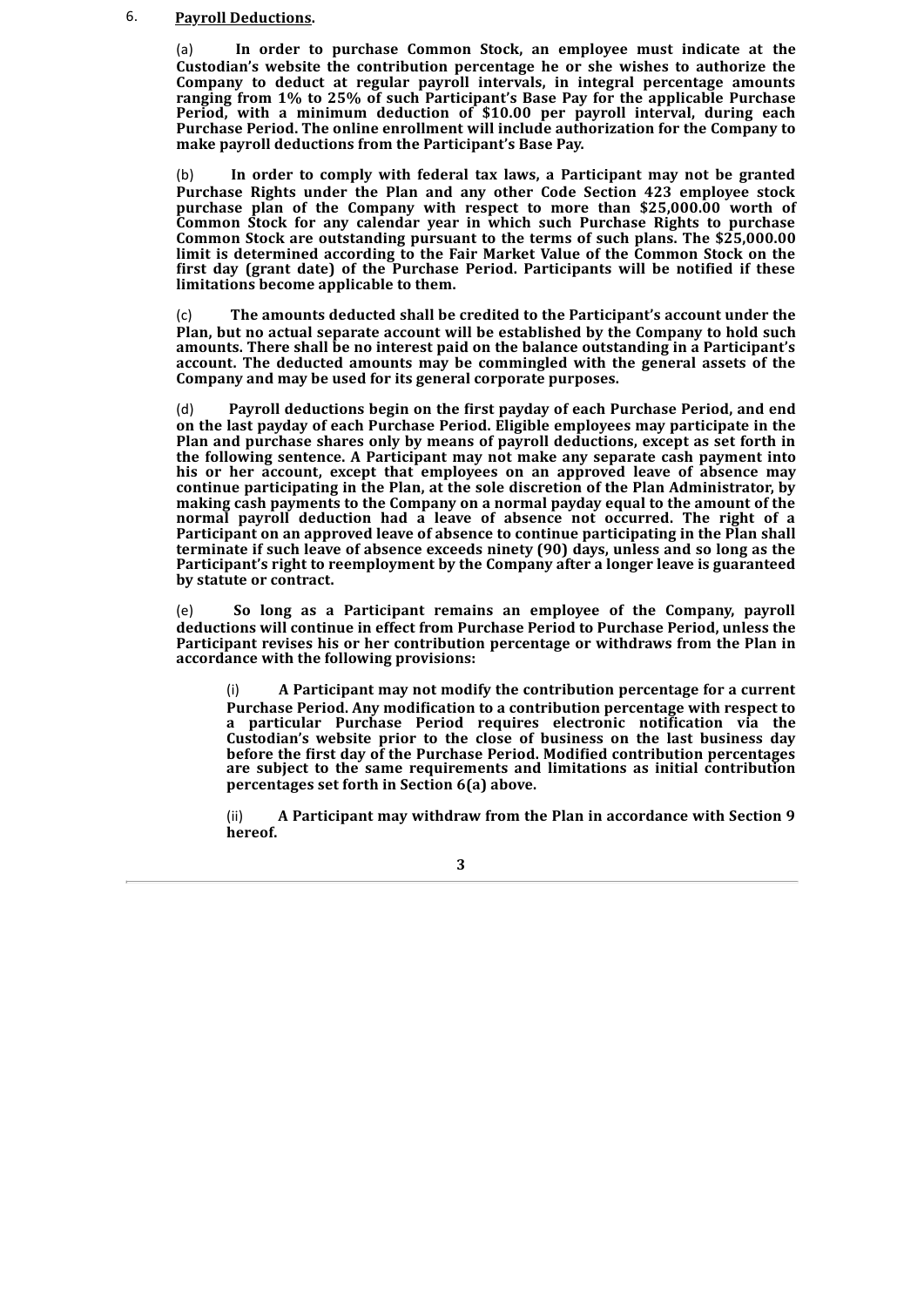(f) **Unless a Participant files an electronic withdrawal via the Custodian's website pursuant to Section 9 hereof, payroll deductions for that Participant will continue from Purchase Period to Purchase Period, and his or her Purchase Right to purchase Common Stock will be deemed to be fully and automatically exercised on the last day of such Purchase Period with respect to payroll deductions made during that period.**

#### 7. **Purchase Price.**

(a) **On the first day of each Purchase Period, a Participant is deemed to have been granted a Purchase Right to purchase on the last day of the Purchase Period as many full shares of Common Stock as such Participant will be able to purchase with the payroll deductions credited to such Participant's account during such period.**

(b) **The price at which each Purchase Right to purchase Common Stock may be exercised is the lower of:**

(i) **85% of the Fair Market Value of the Common Stock on the NYSE on the first Trading Day of a Purchase Period; or**

(ii) **85% of the Fair Market Value of the Common Stock on the NYSE on the last Trading Day of such Purchase Period.**

(c) **The number of shares purchasable by each Participant per Purchase Period will be the number of whole shares obtained by dividing the amount collected from the Participant (through payroll deductions during that Purchase Period) by the purchase price in effect for that Purchase Period. Any amount remaining in the Participant's account after such application will be held for the purchase of Common Stock in the next Purchase Period.**

(d) **A Participant may not purchase more than 2,000 shares of Common Stock for any particular Purchase Period. The Committee has the power, exercisable at any time prior to the start of a Purchase Period, to increase or decrease the 2,000-share maximum for that Purchase Period. The maximum, as thus adjusted, will continue in affect from Purchase Period to Purchase Period until the Committee once again exercises its power to adjust the maximum.**

# 8. **Exercise of Purchase Right.**

(a) **Each outstanding Purchase Right will be exercised automatically on the Exercise Date. The exercise of the Purchase Right is to be effected by applying the amount credited to each Participant's account as of the Exercise Date to the purchase on the Exercise Date of whole shares of Common Stock (subject to the 2,000-share maximum) at the purchase price in effect for the Purchase Period.**

(b) **Fractional shares will not be issued under the Plan, and any amount remaining in the Participant's account after such application will be held for the purchase of Common Stock in the next Purchase Period, except as set forth in Sections 8(c) and 8(d) below.**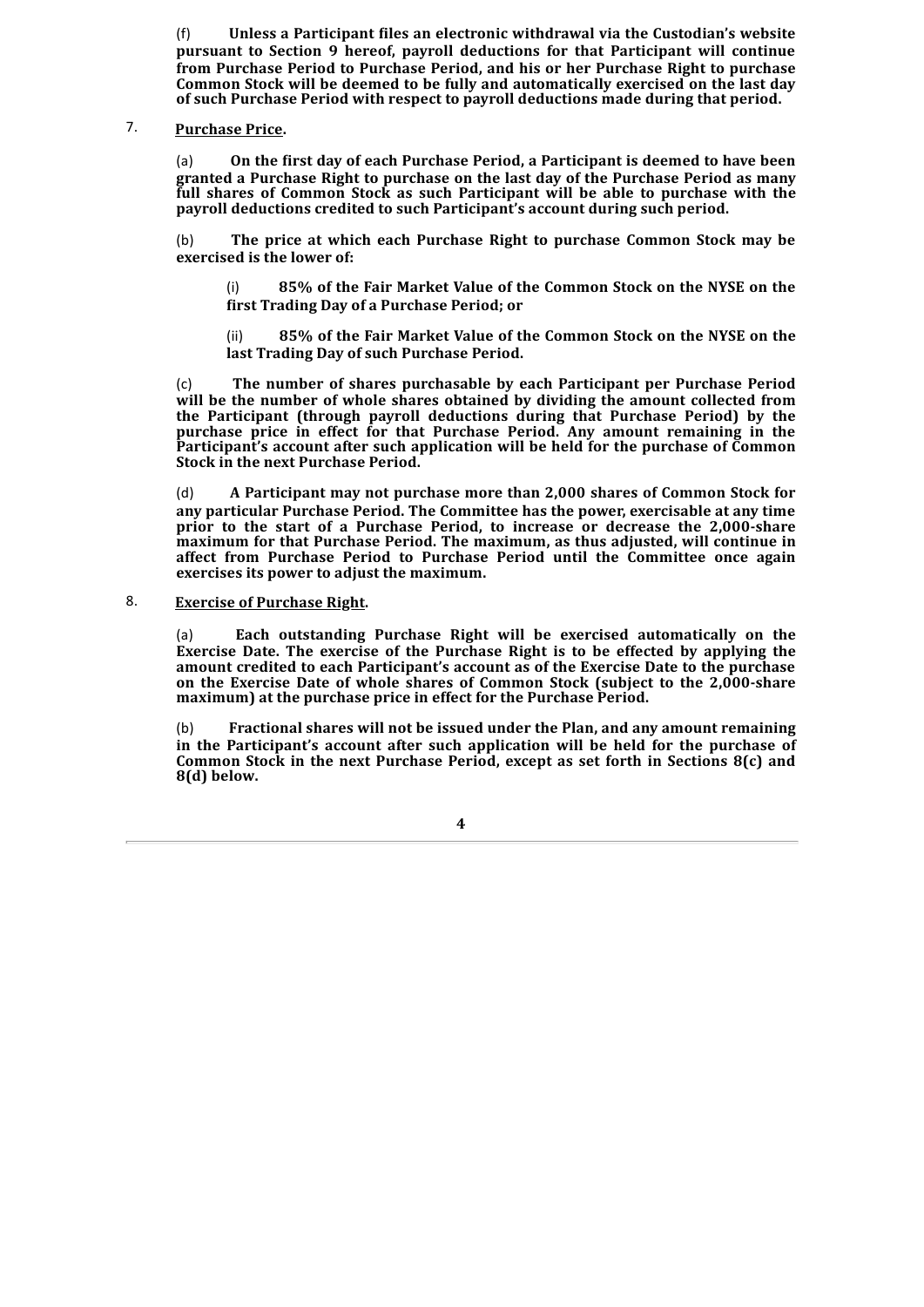(c) **If a Participant purchases the 2,000-share maximum, any amount not applied to the purchase of Common Stock for that Purchase Period will be refunded after the close of the Purchase Period.**

(d) **If the number of shares for which Purchase Rights are exercised exceeds the number of shares available in any Purchase Period under the Plan, the shares available for sale will be allocated by the Plan Administrator pro rata among the Participants in such Purchase Period in proportion to the relative amounts in their accounts. Any amounts not thereby applied to the purchase of Common Stock under the Plan will be refunded to the Participants after the close of the Purchase Period.**

# 9. **Withdrawal and Termination of Purchase Rights.**

(a) **A Participant may withdraw from the Plan at any time by providing electronic notification via the Custodian's website. Any Purchase Rights outstanding at the time a withdrawal is submitted shall remain outstanding and be exercised on the following Exercise Date unless: (i) the withdrawal is received by the Plan Administrator no later than the close of business on the last business day before the Exercise Date and (ii) the Participant elects to terminate outstanding Purchase Rights and receive a refund of all accumulated payroll deductions. No new Purchase Rights shall be granted with respect to any Purchase Period following receipt of a withdrawal, and no further payroll deductions will be made.**

(b) **Any Participant who withdraws from the Plan pursuant to Section 9(a) will not be eligible to rejoin the Plan for the Purchase Period underway at the time of withdrawal and will have to reenroll in the Plan via the Custodian's website should such individual wish to resume participation in a subsequent Purchase Period; provided, however, that such Participant may not reenroll in the Plan earlier than 90 days from the effective date of such withdrawal, and such reenrollment may occur no later than 15 days prior to the commencement of the respective Purchase Period.**

(c) **If a Participant ceases to be an employee of the Company for any reason during a Purchase Period, his or her outstanding Purchase Right will immediately terminate, and all sums previously collected from such Participant during such Purchase Period under the terminated Purchase Right will be refunded.**

(d) **The Committee may, at its option, treat any attempt by an employee to borrow against the security of his or her accumulated payroll deductions as an election under Section 9(a) hereof to withdraw such deductions.**

## 10. **Rights as Stockholder.**

(a) **A Participant is not a stockholder until the Participant exercises his or her Purchase Right. Thus, a Participant will not have a right to any dividend or distribution made prior to the Exercise Date.**

(b) **As soon as practicable after the Exercise Date, Participants will be entitled to receive a stock certificate for the number of purchased shares upon a written request made to the Custodian or have their shares recorded in book entry form. The Custodian may impose upon, or pass through to, the Participant a reasonable fee for withdrawal of shares of Common Stock**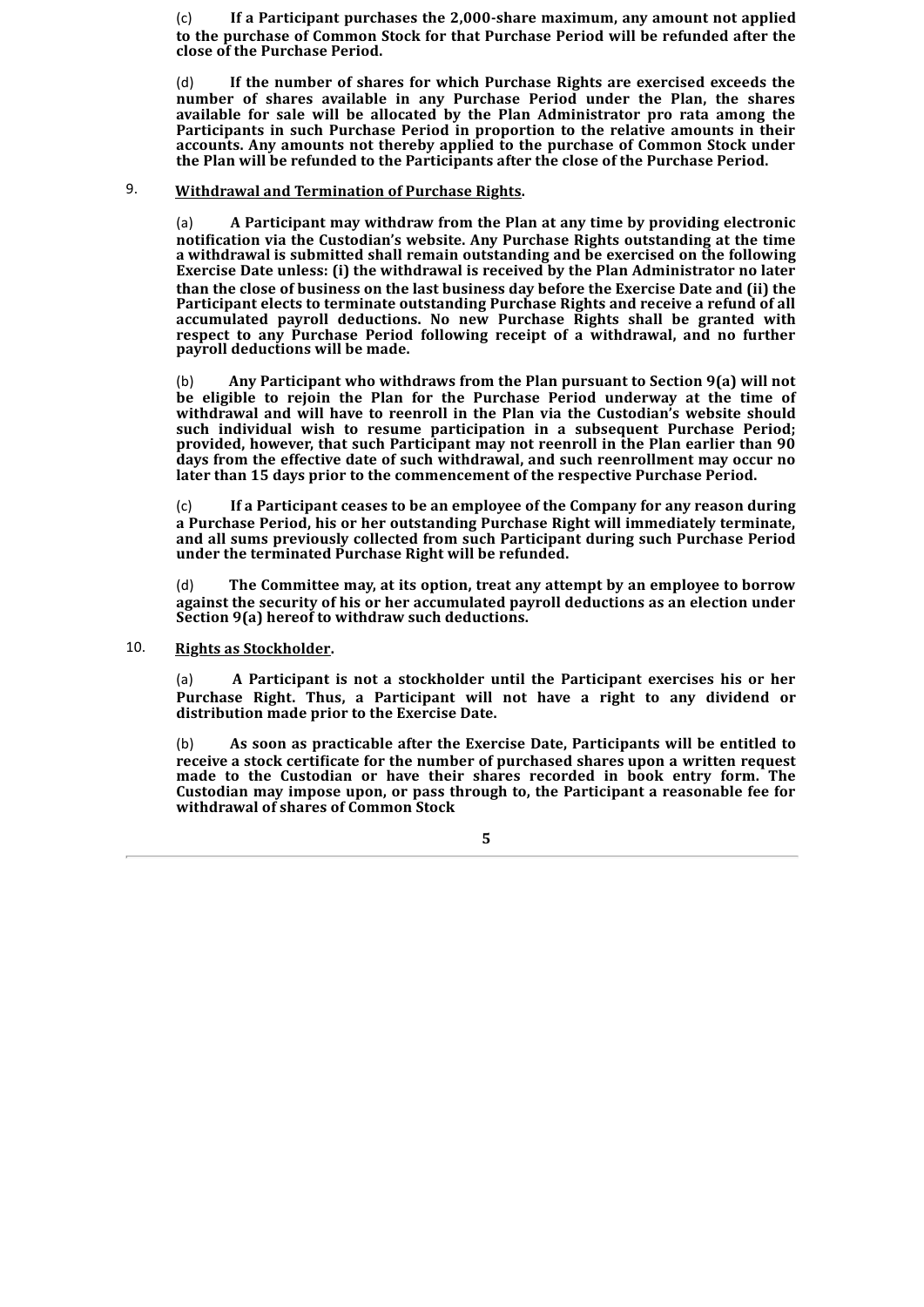**in the form of stock certificates. It is the responsibility of each Participant to keep his or her address current with the Company through the Plan Administrator and with the Custodian.**

# 11. **Sale of Common Stock Acquired Under the Plan.**

(a) **Participants may sell the shares of Common Stock they acquire under the Plan at any time without restriction, provided they are not Section 16(b) Insiders. Section 16(b) Insiders should consult with legal counsel prior to attempting to sell or otherwise dispose of any shares of Common Stock acquired under the Plan.**

(b) **A Participant shall immediately provide information to the Plan Administrator if the Participant transfers any shares purchased through the Plan within two (2) years from the date of grant of the related Purchase Right. Such transfer shall include disposition by sale, gift or other manner. The Participant may be requested to disclose the manner of the transfer, the date of the transfer, the number of shares involved and the transfer price. Each Participant obligates himself or herself to provide such information to the Plan Administrator.**

(c) **The Company is authorized to withhold from any payment to be made to a Participant, including any payroll and other payments not related to the Plan, amounts of withholding and other taxes due in connection with any transaction under the Plan, and a Participant's enrollment in the Plan will be deemed to constitute his or her consent to such withholding.**

# 12. **Plan Administration.**

(a) **The Plan shall be administered by the Committee. No member of the Board will be eligible to participate in the Plan during his or her period of Committee service.**

(b) **The Committee shall have the plenary power, subject to and within the limits of the express provisions of the Plan:**

(i) **to determine the commencement and termination date of the offering of Common Stock under the Plan; and**

(ii) **to interpret the terms of the Plan, establish and revoke rules for the administration of the Plan and correct or reconcile any defect or inconsistency in the Plan.**

(c) **The Committee may delegate all or part of its authority to administer the Plan to the Plan Administrator, who may in turn delegate the day-to-day operations of the Plan to the Custodian. The Custodian will establish and maintain, as agent for the Participants, accounts for the purposes of holding shares of Common Stock and/or cash contributions as may be necessary or desirable for the administration of the Plan.**

(d) **The Board or the Committee may waive or modify any requirement that a notice or election be made or filed under the Plan a specified period in advance, in an individual case or by adoption of a rule or regulation under the Plan, without the necessity of an amendment to the Plan.**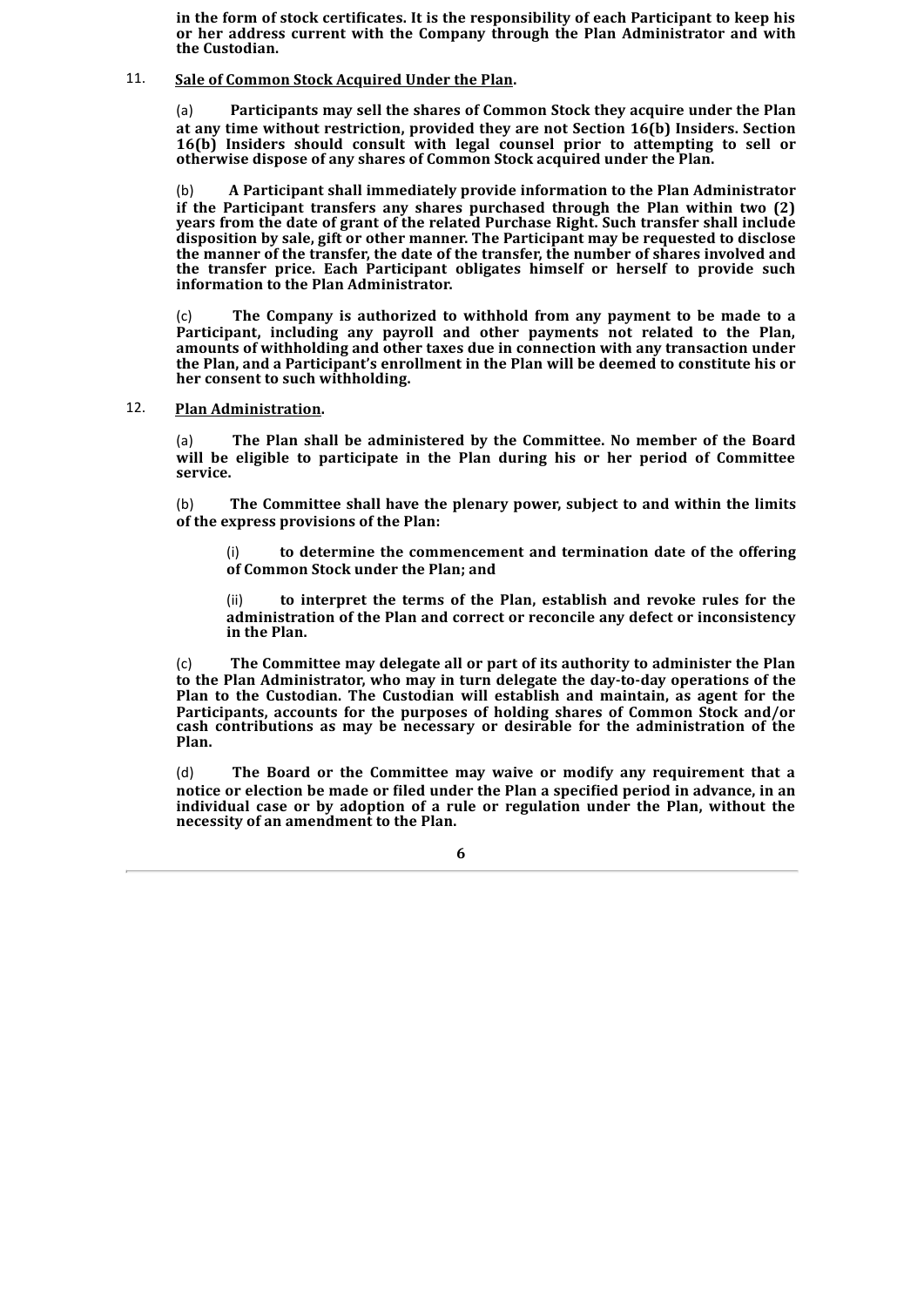#### 13. **Transferability.**

(a) **Any account maintained by the Custodian for the benefit of a Participant with respect to shares acquired pursuant to the Plan may only be in the name of the Participant; provided, however, that the Participant may elect to maintain such account with right of joint ownership with such Participant's spouse. Such election may only be made by contacting the Custodian.**

(b) **Neither payroll deductions credited to a Participant's account nor any Purchase Rights or other rights to acquire Common Stock under the Plan may be assigned, transferred, pledged or otherwise disposed of by Participants other than by will or the laws of descent and distribution, and during the lifetime of a Participant, Purchase Rights may be exercised only by the Participant.**

- 14. **Merger or Liquidation of the Company. In the event the Company merges with another company and the Company is not the surviving entity, or in the event all or substantially all of the stock or assets of the Company are acquired by another company, or in the event of certain other similar transactions, the Committee may, in connection with such transaction, cancel each outstanding Purchase Right and refund all sums previously collected from Participants under the canceled Purchase Rights, or, in its discretion, cause each Participant with outstanding Purchase Rights to have his or her outstanding Purchase Right exercised immediately prior to such transaction and thereby have the balance of his or her account applied to the purchase of whole shares of Common Stock (subject to the 2,000-share maximum) at the purchase price in effect for the Purchase Period, which would be treated as ending with the effective date of such transaction. The balance of the account not so applied will be refunded to the Participant. In the event of a merger in which the Company is the surviving entity, each Participant is entitled to receive, for each share as to which such Participant's Purchase Rights are exercised, the securities or property that a holder of one share of Common Stock was entitled to receive upon the merger.**
- 15. **Adjustment for Changes in Capitalization. To prevent dilution or enlargement of the rights of Participants under the Plan, appropriate adjustments may be made in the event any change is made to the Company's outstanding Common Stock by reason of any stock dividend, stock split, combination of shares, exchange of shares or other change in the Common Stock effected without the Company's receipt of consideration. Adjustments may be made to the maximum number and class of securities issuable under the Plan, the maximum number and class of securities purchasable per each outstanding Purchase Right and the number and class of securities and price per share in effect under each outstanding Purchase Right. Any such adjustments will be made by the Committee in its sole discretion.**
- 16. **Amendment and Termination. The Committee may terminate or amend the Plan at any time; provided, however, such termination or amendment may not affect or change Purchase Rights previously granted under the Plan without the consent of the affected Participant, and any amendment that materially increases the benefits or number of shares under the Plan (except for certain allowable adjustments in the event of changes to the Company's capital structure or for changes authorized by the Plan to be made by the Committee or the Plan Administrator) or materially modifies the eligibility requirements of the Plan shall be subject to stockholder approval. If not sooner terminated by the Committee, the Plan shall terminate at the time Purchase Rights have been exercised with respect to all shares of Common Stock reserved for grant under the Plan.**